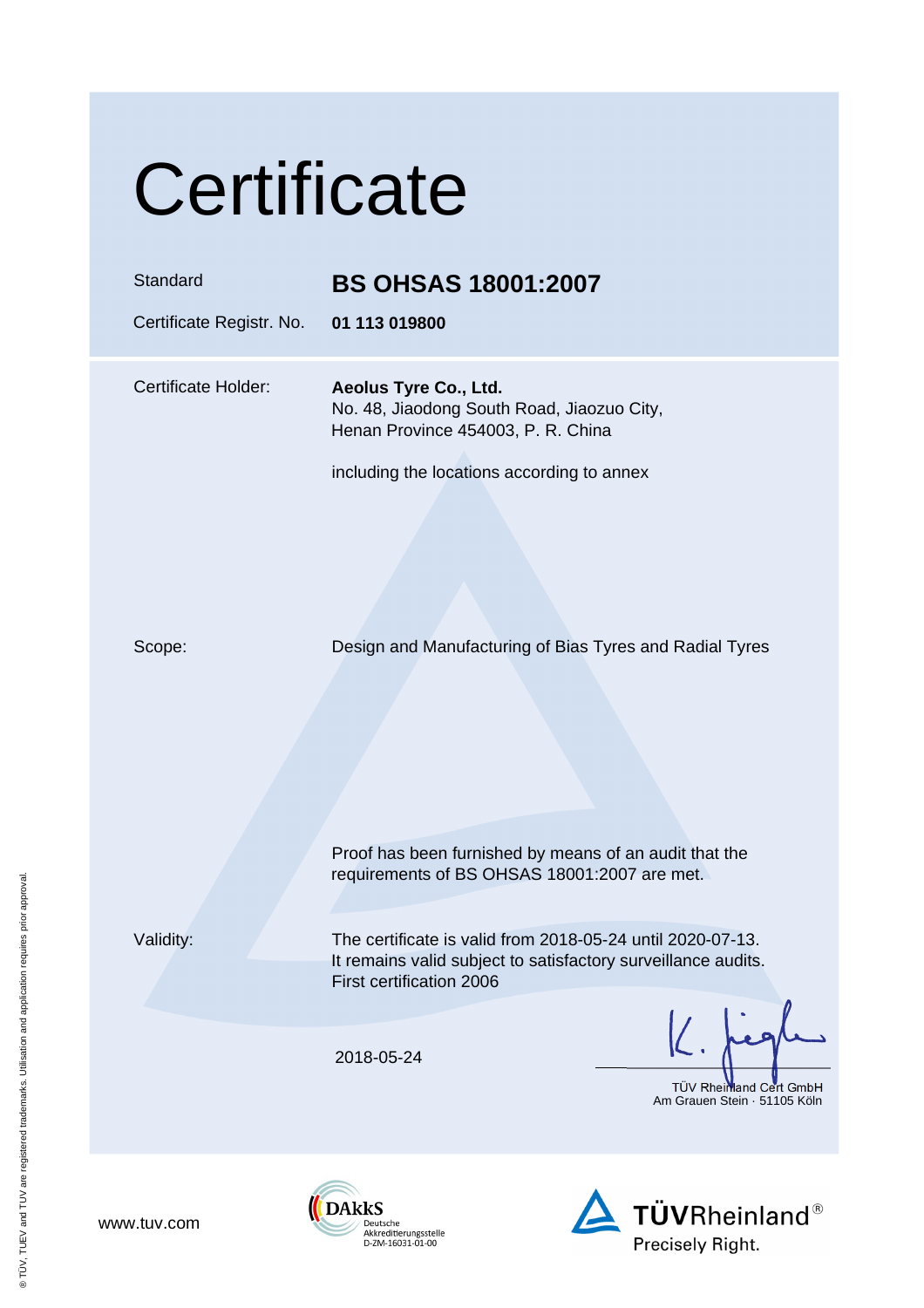### Annex to certificate

Standard **BS OHSAS 18001:2007** 

Certificate Registr. No. **01 113 019800** 

### **No.** Location **Scope** /01 Aeolus Tyre Co., Ltd. No. 48, Jiaodong South Road, Jiaozuo City, Henan Province 454003, P. R. China Design and Manufacturing of Bias Tyres and Radial Tyres

/02 Aeolus Tyre Co., Ltd. No. 3529, Fengshou Road, Zhongzhan District, Jiaozuo City, Henan Province 454191, P. R. China

Manufacturing of Radial Tyres

2018-05-24

TÜV Rheinland Cert GmbH Am Grauen Stein · 51105 Köln

Page 1 of 1



www.tuv.com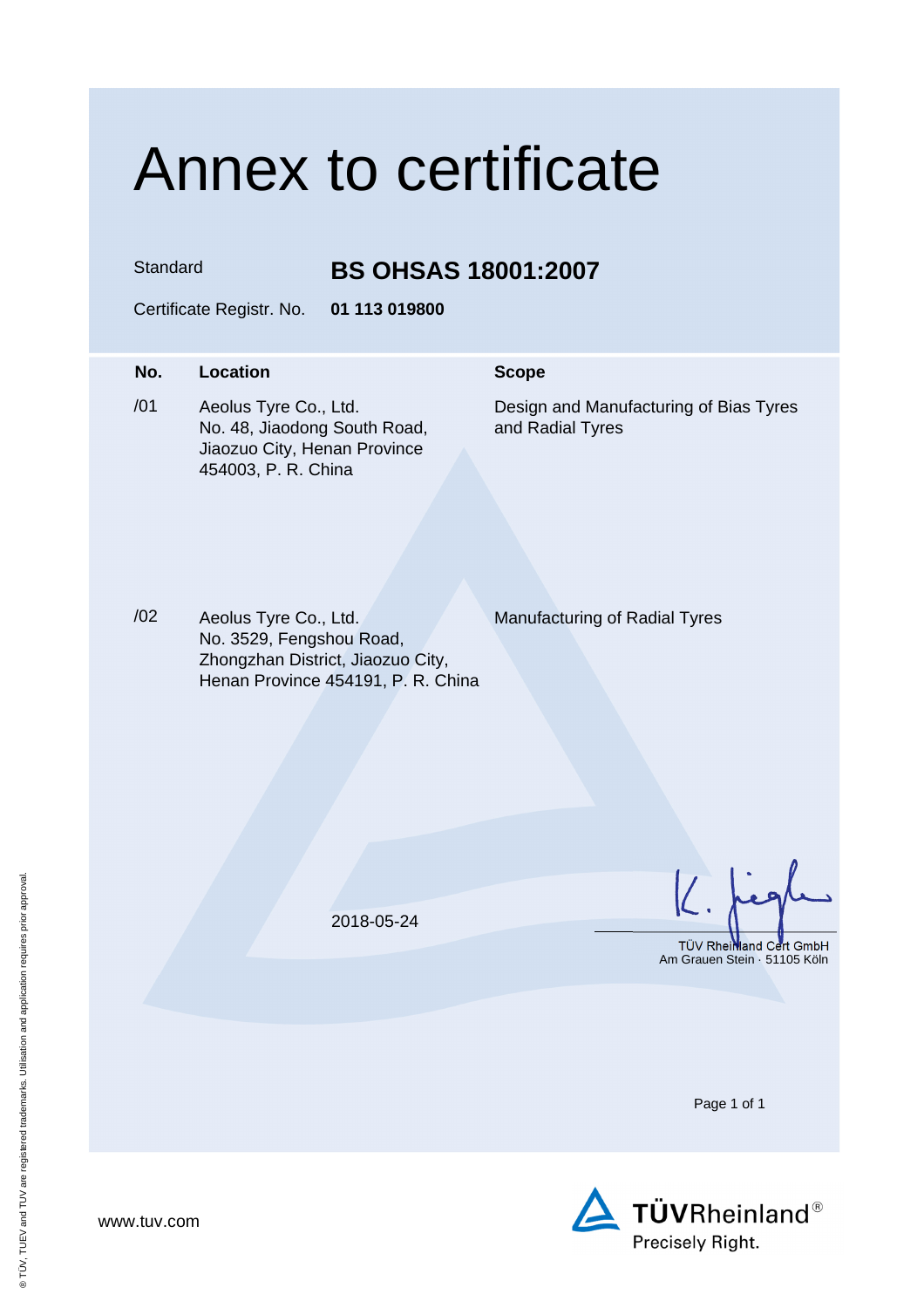# **Certificate**

### Standard **BS OHSAS 18001:2007**

Certificate Registr. No. **01 113 019800/01**

Certificate Holder: **Aeolus Tyre Co., Ltd.**  No. 48, Jiaodong South Road, Jiaozuo City, Henan Province 454003, P. R. China

Scope: Design and Manufacturing of Bias Tyres and Radial Tyres

Validity: The certificate is valid in conjunction with the main certificate from 2018-05-24 until 2020-07-13. It remains valid subject to satisfactory surveillance audits.

 Proof has been furnished by means of an audit that the requirements of BS OHSAS 18001:2007 are met.

2018-05-24

**DAKKS** 

Deutsche Akkreditierungsstelle D-ZM-16031-01-00

TÜV Rheimand Cert GmbH Am Grauen Stein · 51105 Köln



www.tuv.com